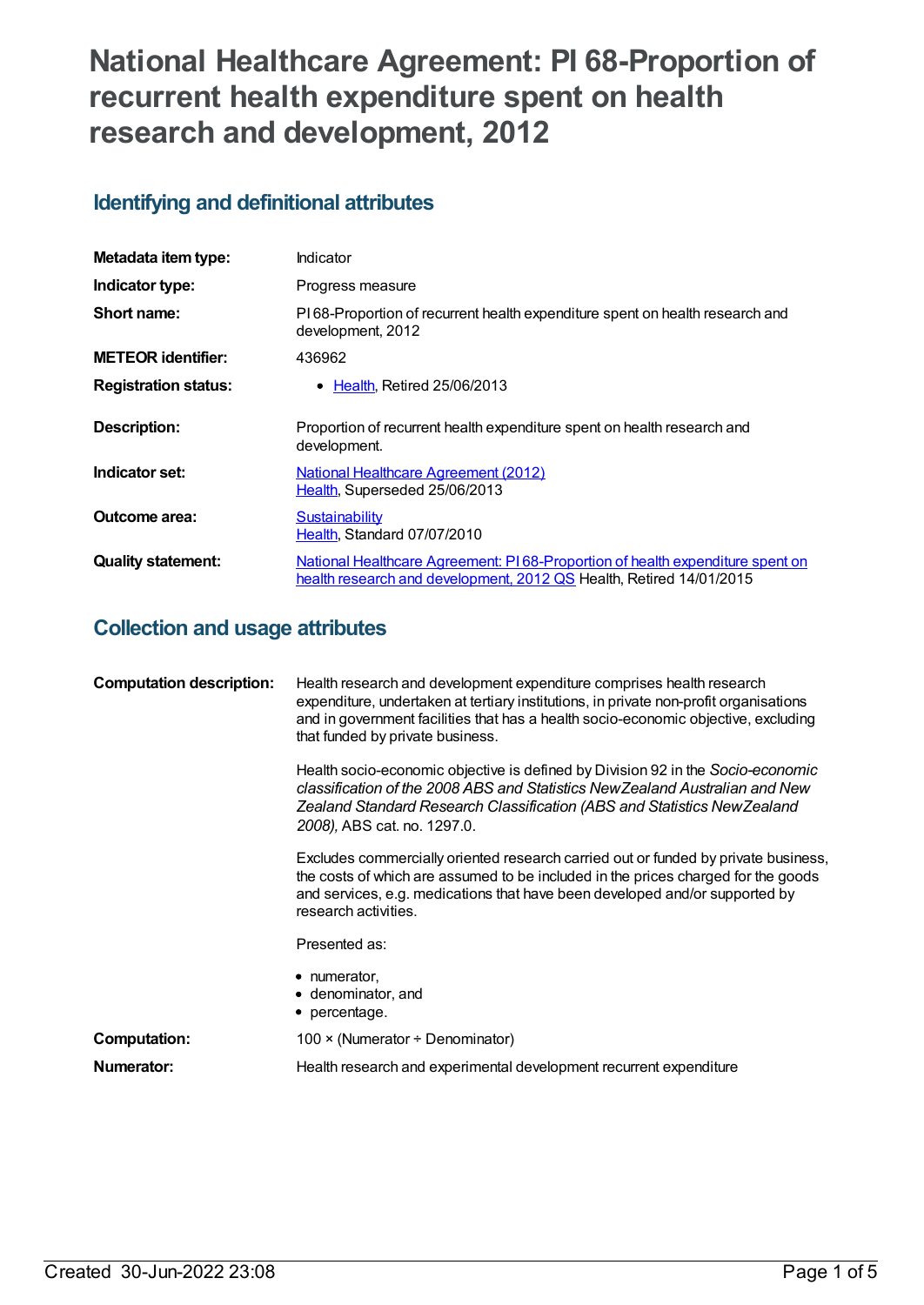#### **Data Element**

Health research and experimental development expenditure

**Data Source**

AIHW health [expenditure](https://meteor.aihw.gov.au/content/395380) database

**NMDS / DSS**

[Government](https://meteor.aihw.gov.au/content/376403) health expenditure NMDS 2009-14

**Guide for use**

Data source type: Administrative by-product data

### **Data Element / Data Set**

[Establishment—establishment](https://meteor.aihw.gov.au/content/269971) type, sector and services provided code AN.N{.N}

**Data Source**

AIHW health [expenditure](https://meteor.aihw.gov.au/content/395380) database

**NMDS / DSS**

Public hospital [establishments](https://meteor.aihw.gov.au/content/374924) NMDS 2009-10

**Guide for use**

Data source type: Administrative by-product data

**Denominator:** Total recurrent health expenditure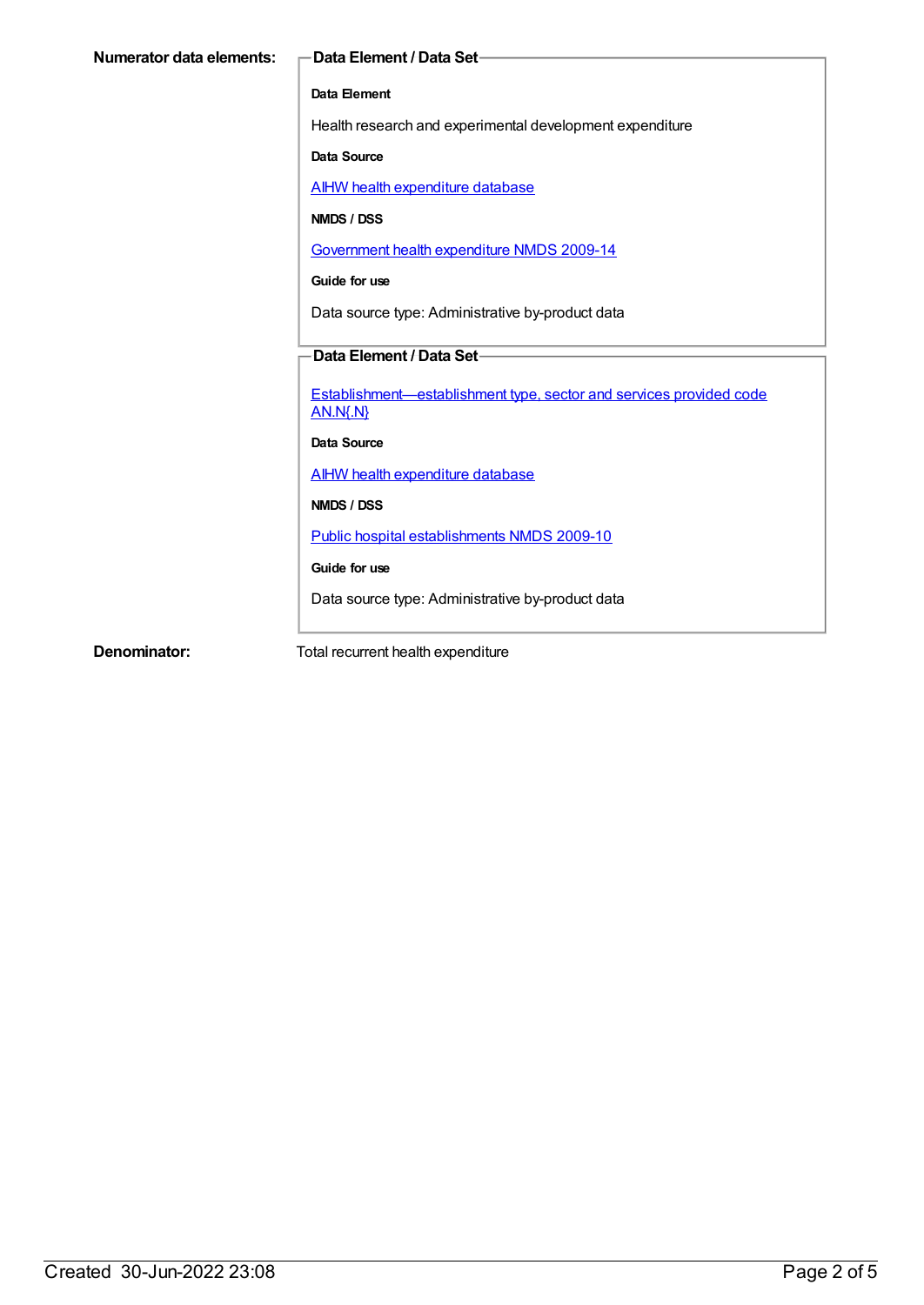#### **Denominator data elements:**

#### **Data Element / Data Set**

[Establishment—establishment](https://meteor.aihw.gov.au/content/269971) type, sector and services provided code AN.N{.N}

#### **Data Source**

AIHW health [expenditure](https://meteor.aihw.gov.au/content/395380) database

#### **NMDS / DSS**

[Government](https://meteor.aihw.gov.au/content/376403) health expenditure NMDS 2009-14

**Guide for use**

Data source type: Administrative by-product data

#### **Data Element / Data Set**

[Organisation—purchase](https://meteor.aihw.gov.au/content/359935) of goods and services, total Australian currency NNNNN.N

**Data Source**

AIHW health [expenditure](https://meteor.aihw.gov.au/content/395380) database

**NMDS / DSS**

[Government](https://meteor.aihw.gov.au/content/376403) health expenditure NMDS 2009-14

**Guide for use**

Data source type: Administrative by-product data

#### **Data Element / Data Set**

[Organisation—employee](https://meteor.aihw.gov.au/content/359947) related expenses, total Australian currency NNNNN.N

#### **Data Source**

AIHW health [expenditure](https://meteor.aihw.gov.au/content/395380) database

**NMDS / DSS**

[Government](https://meteor.aihw.gov.au/content/376403) health expenditure NMDS 2009-14

**Guide for use**

Data source type: Administrative by-product data

**Disaggregation:** 2007–08 and 2008–09 (updated as necessary for revised total recurrent health expenditure estimates) and 2009–10—State and territory by source of funding.

**Disaggregation data elements:**

| — Data Element / Data Set————————————————                         |
|-------------------------------------------------------------------|
|                                                                   |
| <u>Jurisdiction-Australian state/territory identifier, code N</u> |
| Data Source                                                       |
| AIHW health expenditure database                                  |
| NMDS / DSS                                                        |
| Government health expenditure NMDS 2009-14                        |
| Guide for use                                                     |

Data source type: Administrative by-product data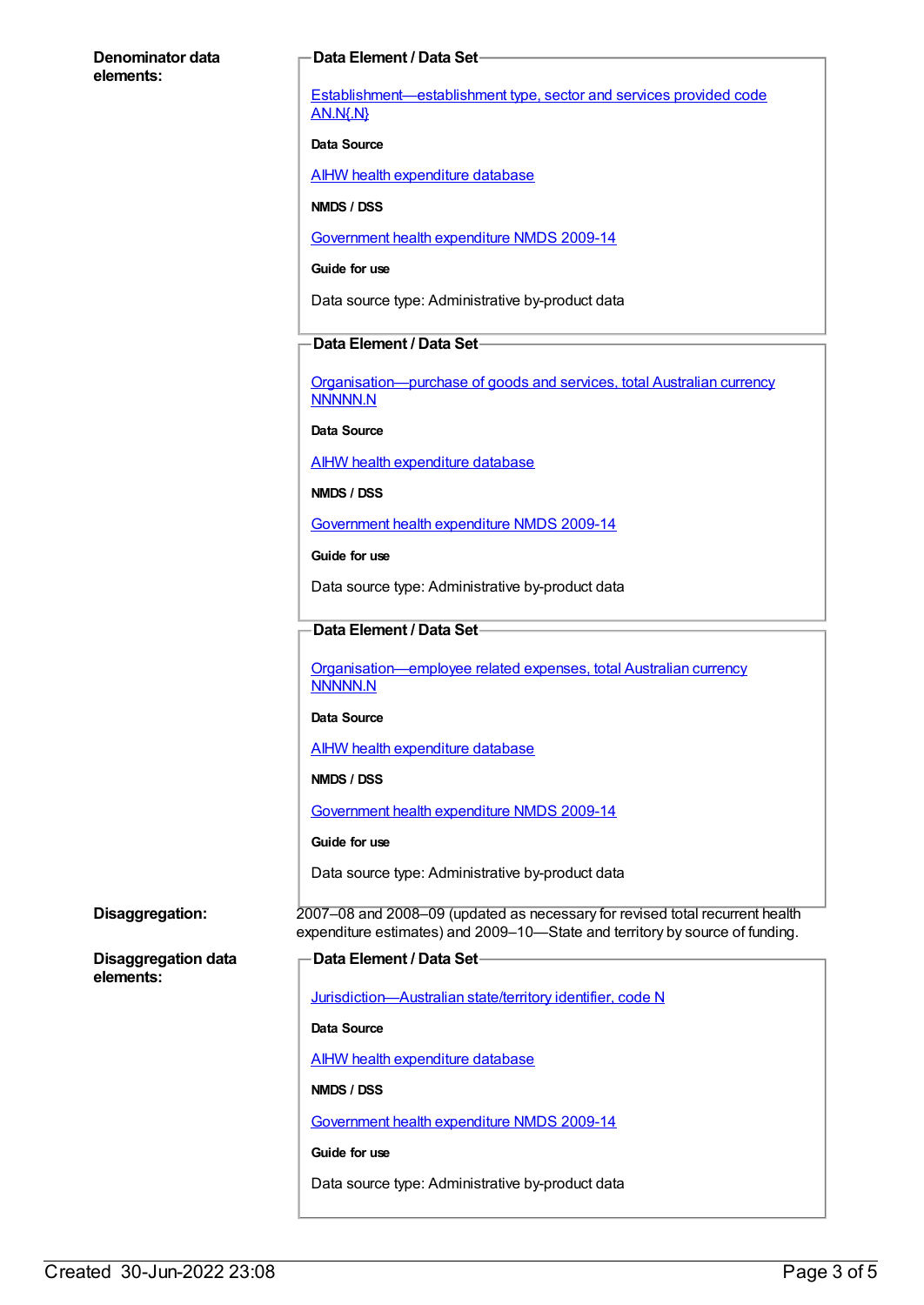**Comments:** Most recent data available for 2012 CRC report: 2009–10.

The AIHW estimates of research expenditure are derived from unpublished ABS data collected in the ABS Surveys of research and experimental development (ABS cat. no. 8111.0, Research and Experimental Development, Higher Education Organisations, Australia, 2006–07 and 2008–09; and ABS cat. no. 8109.0, Research and Experimental Development, Government and Private Non-Profit Organisations, Australia, 2006–07 and 2008–09).

These data are available every two years. For in-between years, the AIHW makes estimates based on interpolation.

## **Representational attributes**

| <b>Representation class:</b> | Percentage |
|------------------------------|------------|
| Data type:                   | Real       |
| Unit of measure:             | Currency   |
| Format:                      | N N        |
|                              |            |

## **Indicator conceptual framework**

| <b>Framework and</b> | <b>Efficiency &amp; Sustainability</b> |
|----------------------|----------------------------------------|
| dimensions:          |                                        |
|                      | Effectiveness                          |

## **Data source attributes**

| Data sources: | Data Source                                |
|---------------|--------------------------------------------|
|               | <b>AIHW health expenditure database</b>    |
|               | Frequency                                  |
|               | Annual                                     |
|               | Data custodian                             |
|               | Australian Institute of Health and Welfare |

## **Accountability attributes**

| <b>Reporting requirements:</b>                             | National Healthcare Agreement              |
|------------------------------------------------------------|--------------------------------------------|
| <b>Organisation responsible</b><br>for providing data:     | Australian Institute of Health and Welfare |
| <b>Further data development / Specification: Long-term</b> |                                            |

**collection required:**

**Source and reference attributes**

## **Relational attributes**